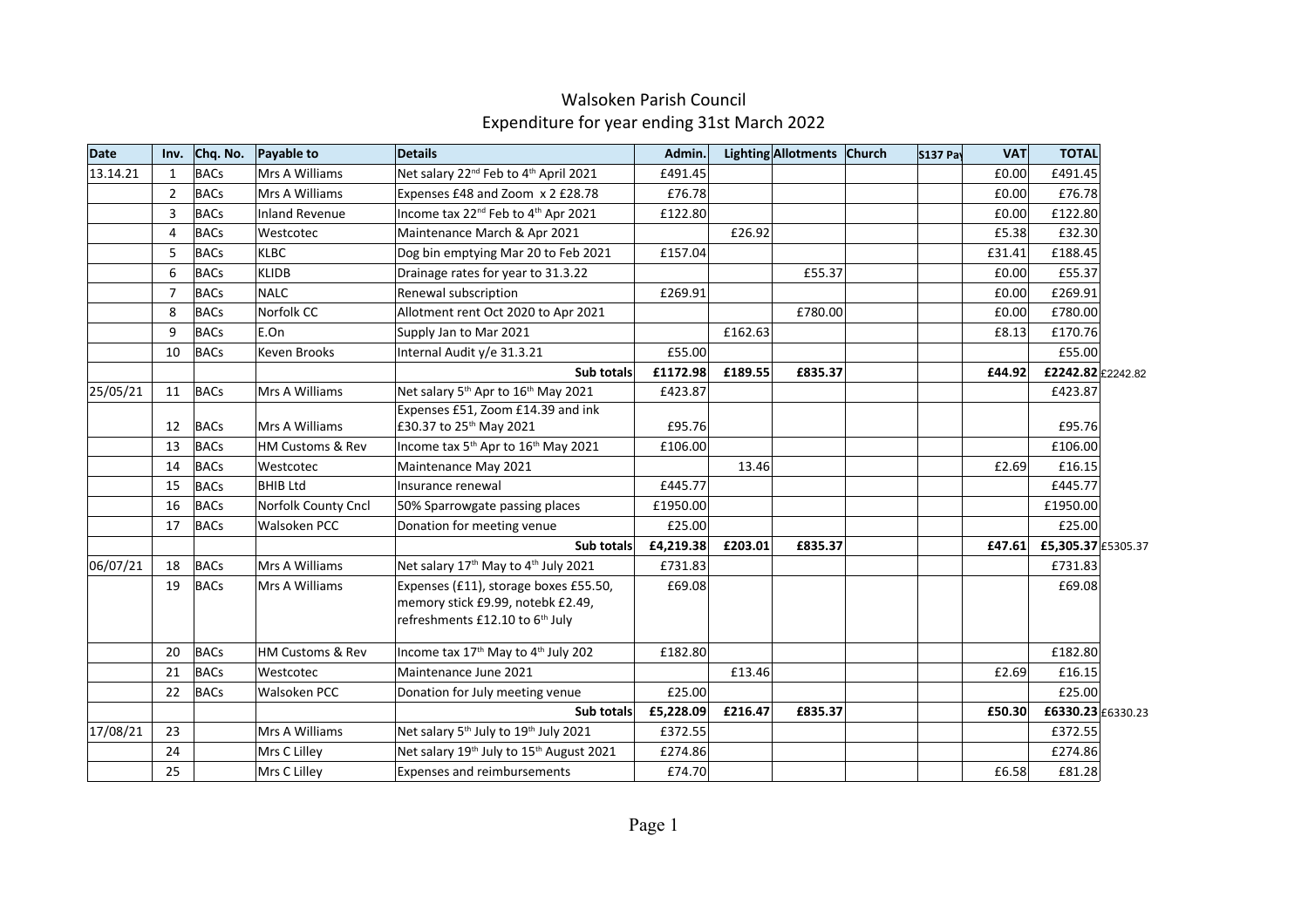|          | 26                 | HM Customs & Rev            | Income tax                                                 | £161.80   |         |         |        |         | £161.80              |                     |  |
|----------|--------------------|-----------------------------|------------------------------------------------------------|-----------|---------|---------|--------|---------|----------------------|---------------------|--|
|          | 27                 | Westcotec                   | Maintenance July 2021                                      |           | £13.46  |         |        | £2.69   | £16.15               |                     |  |
|          | 28                 | E.On                        | Supply Apr to June 2021                                    |           | £164.44 |         |        | £8.22   | £172.66              |                     |  |
|          | 29                 | <b>Walsoken PCC</b>         | Donation for July meeting venue                            | £25.00    |         |         |        | £0.00   | £25.00               |                     |  |
|          | 30                 | Keven Brooks                | Interim Accounting Report                                  | £25.00    |         |         |        | £0.00   | £25.00               |                     |  |
|          | 31                 | <b>Burrettfield Storage</b> | 2 x boxes historic Council papers                          | £10.00    |         |         |        | £0.00   | £10.00               |                     |  |
|          | 32<br>Cllr F Leach |                             | National Trust Leaving Gift for Annette Wi                 | £120.00   |         |         |        |         | £120.00              |                     |  |
|          | 33                 | Westcotec                   | Maintenance August 2021                                    |           | £13.46  |         |        | £2.69   | £16.15               |                     |  |
|          |                    |                             | <b>Subtotals</b>                                           | £6,292.00 | £407.83 | £835.37 |        | £70.48  |                      | £7,605.68 £7,605.68 |  |
| 05/10/21 | 34                 | Mrs C Lilley                | Net Salary 16th Aug to 3rd October                         | £547.71   |         |         |        |         | £547.71              |                     |  |
|          | 35                 | Mrs C Lilley                | <b>Expenses and reimbursements</b>                         | £115.94   |         |         |        | £6.06   | £122.00              |                     |  |
|          | 36                 | <b>HMRC</b>                 | Income tax                                                 | £137.00   |         |         |        |         | £137.00              |                     |  |
|          | 37                 | Walsoken PCC                | Donation for August Meeting Venue                          | £25.00    |         |         |        |         | £25.00               |                     |  |
|          | 38                 | Data Shredders              | Shredding Confidential Papers                              | £20.00    |         |         |        | £4.00   | £24.00               |                     |  |
|          | 39                 | Westcotec                   | Maintenance September 2021                                 |           | £13.46  |         |        | £2.69   | £16.15               |                     |  |
|          | 40                 | Cllr F Leach                | Amazon Litter Pickers                                      | £13.32    |         |         |        | £2.67   | £15.99               |                     |  |
|          | 41                 | Cllr F Leach                | Amazon Bin Bags                                            | £20.42    |         |         |        | £4.08   | £24.50               |                     |  |
|          | 42                 | <b>NALC</b>                 | <b>Clerk Training</b>                                      | £80.00    |         |         |        | £16.00  | £96.00               |                     |  |
|          | 43                 | Walsoken PCC                | Donation for October Meeting Venue                         | £25.00    |         |         |        |         | £25.00               |                     |  |
|          |                    |                             | <b>Subtotals</b>                                           | £7,276.39 | £421.29 | £835.37 |        | £105.98 |                      | £8,639.03 £8,639.03 |  |
| 23/11/21 | 44                 | E.On                        | Supply July-Sept 2021                                      |           | £183.06 |         |        |         | £183.06              |                     |  |
|          | 45                 | Westcotec                   | Maintenance October 2021                                   |           | £13.46  |         |        | £2.69   | £16.15               |                     |  |
|          | 46                 | Walsoken PCC                | <b>Heating for October Meeting Venue</b>                   |           | £15.00  |         |        |         | £15.00               |                     |  |
|          | 47                 | Norfolk County Cncl         | Allotment rent April 2021 to Oct 2021                      |           |         | £780.00 |        |         | £780.00              |                     |  |
|          | 48/49              | Royal British Legion        | Donation for Poppy Wreaths x 2                             |           |         |         | £34.00 |         | £34.00               |                     |  |
|          | 50                 | Mrs C Lilley                | Net Salary 4 <sup>th</sup> Oct - 21 <sup>st</sup> Nov 2021 | £366.36   |         |         |        |         | £366.36              |                     |  |
|          | 51                 | Mrs C Lilley                | Expenses 4th Oct - 21st Nov 2021                           | £73.05    |         |         |        |         | £73.05               |                     |  |
|          | 52                 | Mrs C Lilley                | Reimbursements 4th Oct - 21st Nov 2021                     | £23.04    |         |         |        | £4.61   | £27.65               |                     |  |
|          | 53                 | <b>HMRC</b>                 | Income tax                                                 | £91.60    |         |         |        |         | £91.60               |                     |  |
|          | 54                 | Westcotec                   | Maintenance November 2021                                  |           | £13.46  |         |        | £2.69   | £16.15               |                     |  |
|          | 55                 | <b>SLCC</b>                 | Membership 2022                                            | £55.00    |         |         |        |         | £55.00               |                     |  |
|          | 56                 | Westcotec                   | Bus Shelter                                                | £8,400.00 |         |         |        |         | £1,680.00 £10,080.00 |                     |  |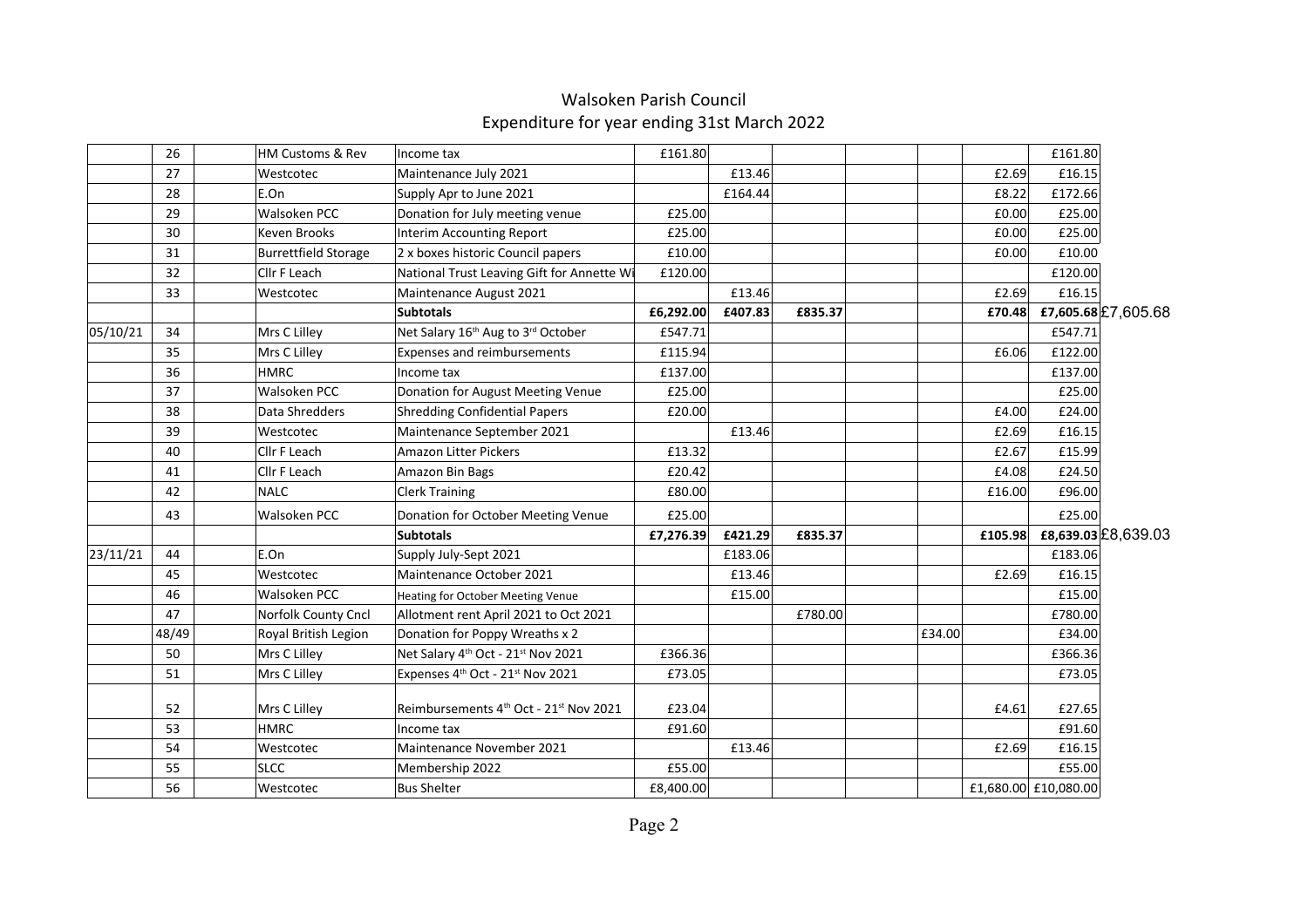|          |     |                        | <b>Subtotals</b>                              | £16,285.44 | £646.27 | £1,615.37         |           |         |                                                | £34.00 £1,795.97 £20,377.05 £20,377.05           |
|----------|-----|------------------------|-----------------------------------------------|------------|---------|-------------------|-----------|---------|------------------------------------------------|--------------------------------------------------|
| 18/01/22 | 57  | Cllr F Leach           | <b>B&amp;Q Bin Bags</b>                       | £9.78      |         |                   |           | £1.96   | £11.74                                         |                                                  |
|          | 58  | <b>Tamar Nurseries</b> | <b>Replacement Tree</b>                       |            |         |                   | £110.95   | £22.19  | £133.14                                        |                                                  |
|          | 59  | Tamar IT               | <b>Replacement Laptop</b>                     | £543.33    |         |                   |           | £108.67 | £652.00                                        |                                                  |
|          | 60  | Westcotec              | Maintenance December 2021                     |            | £13.46  |                   |           | £2.69   | £16.15                                         |                                                  |
|          | 61  | E.On                   | Electricity Supply 01.10.21-30.11.21          |            | £126.69 |                   |           | £6.33   | £133.02                                        |                                                  |
|          | 62  | <b>Npower Business</b> | Electricity Supply 01.12.21 - 31.12.21        |            | £99.54  |                   |           | £4.98   | £104.52                                        |                                                  |
|          | 63  | Westcotec              | Maintenance January 2022                      |            | £13.46  |                   |           | £2.69   | £16.15                                         |                                                  |
|          | 64  | Cllr F Leach           | Gifts for Litter Pickers                      | £60.00     |         |                   |           |         | £60.00                                         |                                                  |
|          | 65  | Mrs C Lilley           | Net Salary 22.11.21-15.01.22                  | £453.53    |         |                   |           |         | £453.53                                        |                                                  |
|          | 66  | Mrs C Lilley           | Expenses 22.11.21-15.01.22                    | £90.30     |         |                   |           |         | £90.30                                         |                                                  |
|          | 67  | Mrs C Lilley           | Reimbursements 22.11.21-15.01.22              | £30.00     |         |                   |           |         | £30.00                                         |                                                  |
|          | 68  | <b>HMRC</b>            | PAYE                                          | £113.40    |         |                   |           |         | £113.40                                        |                                                  |
|          | 68a | Walsoken PCC           | Church Hire                                   | £40.00     |         |                   |           |         | £40.00                                         |                                                  |
|          |     |                        | <b>Subtotals</b>                              | £17,625.78 |         | £899.42 £1,615.37 |           |         | £110.95 £34.00 £1,945.48 £22,231.00 £22,231.00 |                                                  |
| 01/03/22 | 69  |                        | Information Commision GDPR Registration 22/23 | £40.00     |         |                   |           |         | £40.00                                         |                                                  |
|          | 70  |                        | Norfolk Parish Training Clerk Training        | £100.00    |         |                   |           |         | £100.00                                        |                                                  |
|          | 71  | All Saints Church      | Meeting Room Hire & Heating                   |            |         |                   | £80.00    |         | £80.00                                         |                                                  |
|          | 72  | Westcotec              | Maintenance February 2022                     |            | £13.46  |                   |           | £2.69   | £16.15                                         |                                                  |
|          | 73  | Idverde                | Ground Maintenance 01.01.21-31.12.21          |            |         |                   | £1,200.00 | £240.00 | £1,440.00                                      |                                                  |
|          | 74  | C J Lilley             | Salary etc 16.01.22 to 26.02.22               | £557.82    |         |                   |           | £3.85   | £561.67                                        |                                                  |
|          | 75  | <b>HMRC</b>            | PAYE                                          | £117.40    |         |                   |           |         | £117.40                                        |                                                  |
|          |     |                        | <b>Subtotals</b>                              | £18,441.00 | £912.88 | £1,615.37         |           |         |                                                | £1,390.95 £34.00 £2,192.02 £24,586.22 £24,586.22 |
|          |     |                        |                                               |            |         |                   |           |         |                                                |                                                  |
|          |     |                        |                                               |            |         |                   |           |         |                                                |                                                  |
|          |     |                        |                                               |            |         |                   |           |         |                                                |                                                  |
|          |     |                        |                                               |            |         |                   |           |         |                                                |                                                  |
|          |     |                        |                                               |            |         |                   |           |         |                                                |                                                  |
|          |     |                        |                                               |            |         |                   |           |         |                                                |                                                  |
|          |     |                        |                                               |            |         |                   |           |         |                                                |                                                  |
|          |     |                        |                                               |            |         |                   |           |         |                                                |                                                  |
|          |     |                        |                                               |            |         |                   |           |         |                                                |                                                  |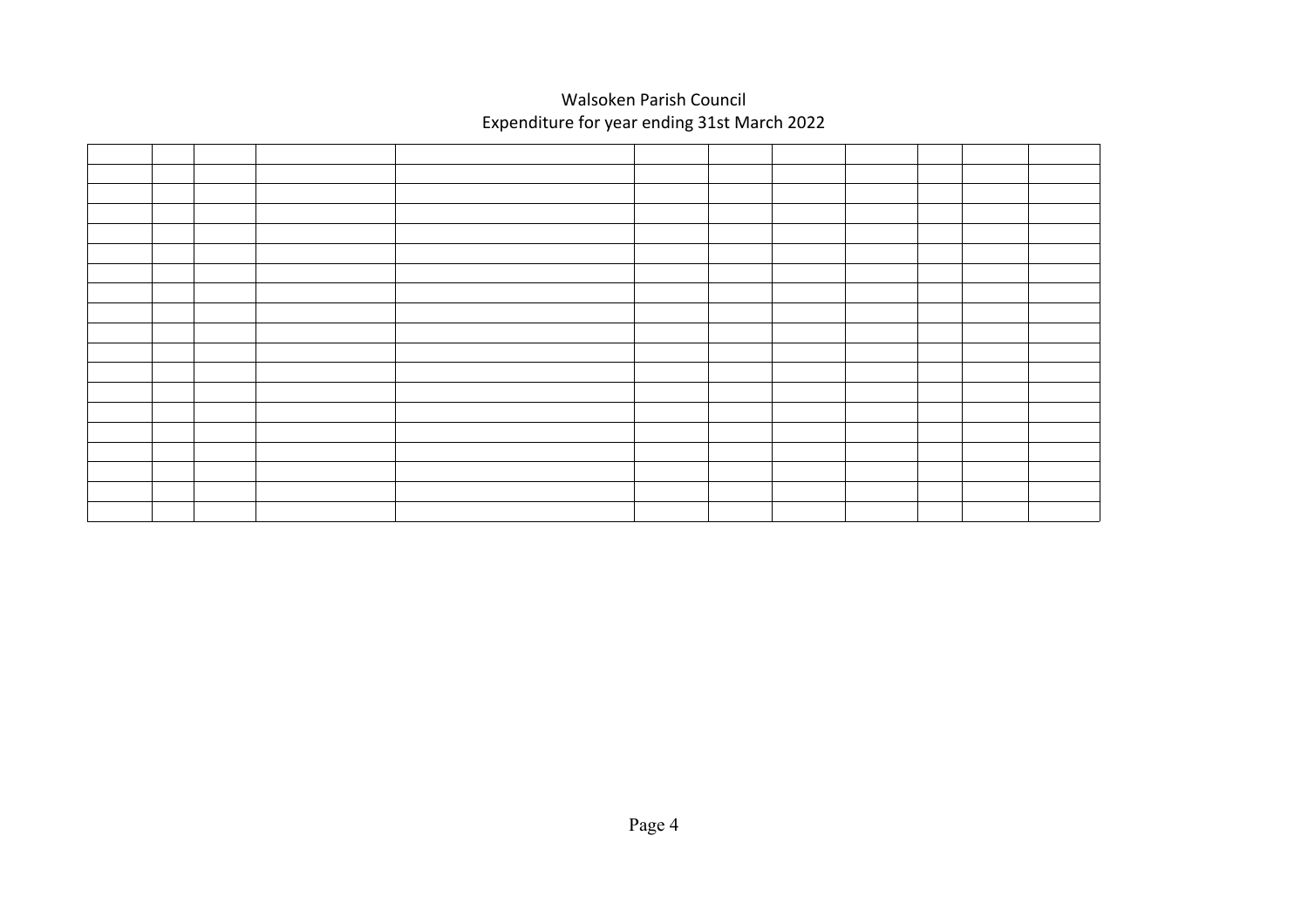#### Walsoken Parish Council Income for year ending 31st March 2022

| <b>Date</b> | <b>Received from</b> | <b>Details</b>                    | <b>General Admin</b> | <b>Allotments</b> | <b>Total</b> |
|-------------|----------------------|-----------------------------------|----------------------|-------------------|--------------|
|             | KLBC                 | Precept £11,196 and grant £107    | £11,303.00           |                   | £11,303.00   |
|             | HM Revenue & Customs | VAT refund y/e 5/4//21            | £623.66              |                   | £623.66      |
| 28/10/21    | <b>CIL</b>           | Planning application 21/00205/F   | £2,454.89            |                   | £2,454.89    |
|             | Mr Clifton           | Allotment rent to Oct 2022        |                      | £1,836.25         | £1,836.25    |
| 09/12/21    | <b>CIL</b>           | Funding for Bus Shelter           | £3,750.00            |                   | £3,750.00    |
| 13/12/21    | NCC                  | Contribution for Bus Shelter      | £5,100.00            |                   | £5,100.00    |
| 31/12/21    | Barclays             | Bank Interest                     | £2.31                |                   | £2.31        |
|             |                      | Sub total                         |                      |                   | £25,070.11   |
|             | Bank interest        | Savings Account year 2021 to 2022 |                      |                   |              |
|             |                      | Sub total                         |                      |                   |              |
|             |                      |                                   |                      |                   |              |
|             |                      |                                   |                      |                   |              |
|             |                      |                                   |                      |                   |              |
|             |                      |                                   |                      |                   |              |
|             |                      |                                   |                      |                   |              |
|             |                      |                                   |                      |                   |              |
|             |                      |                                   |                      |                   |              |
|             |                      |                                   |                      |                   |              |
|             |                      |                                   |                      |                   |              |
|             |                      |                                   |                      |                   |              |
|             |                      |                                   |                      |                   |              |
|             |                      |                                   |                      |                   |              |
|             |                      |                                   |                      |                   |              |
|             |                      |                                   |                      |                   |              |
|             |                      |                                   |                      |                   |              |
|             |                      |                                   |                      |                   |              |
|             |                      |                                   |                      |                   |              |
|             |                      |                                   |                      |                   |              |